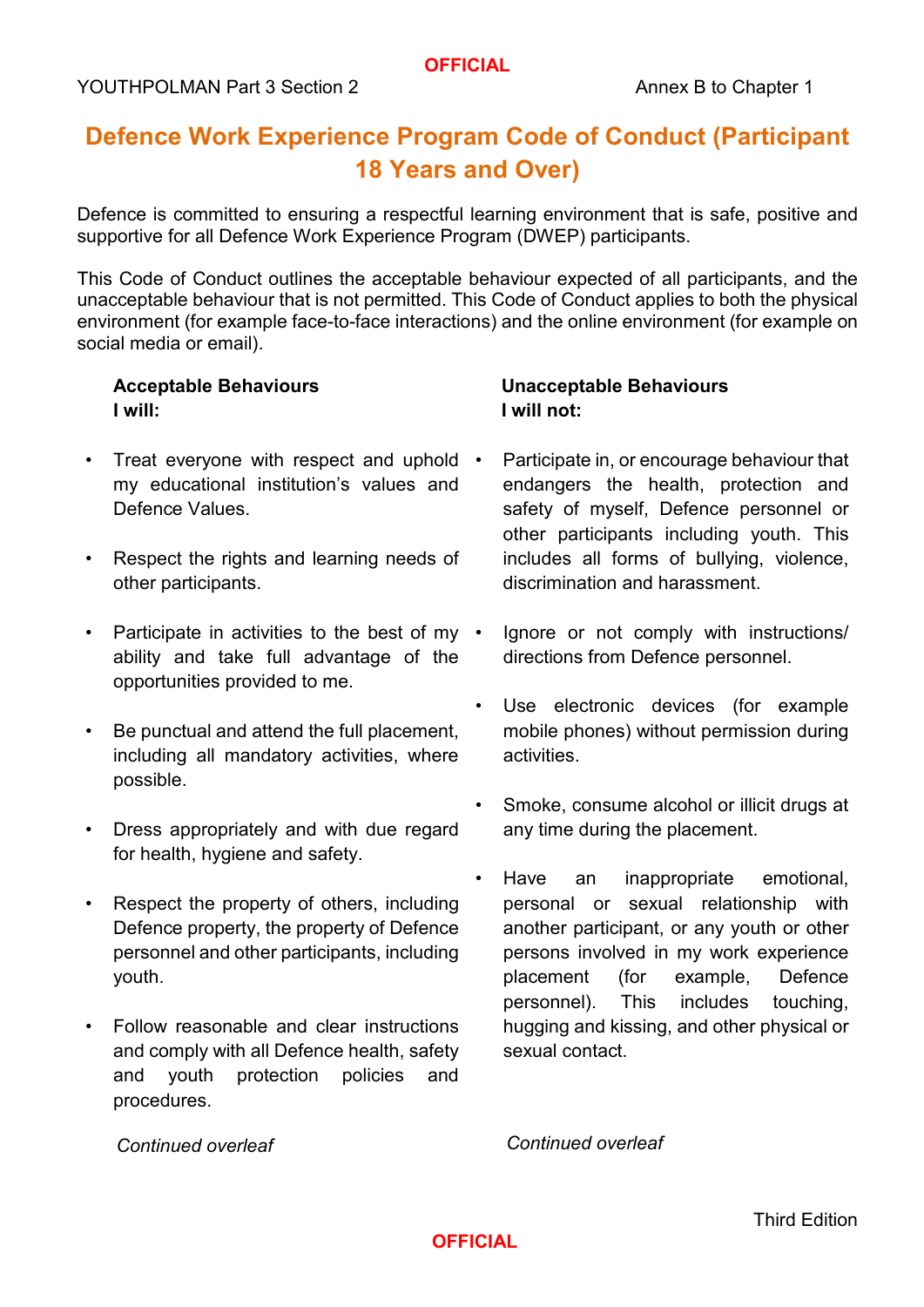2

**Acceptable Behaviours (Continued) I will:** 

• Speak to a Defence adult or a trusted • educational institution teacher if I believe this Code of Conduct has been breached, or if I am concerned for my safety or the safety of others, including youth.

### **Unacceptable Behaviours (Continued) I will not:**

- Contact or meet with youth or other persons involved in the work experience placement outside the placement, except where mentoring protocols are in place for example:
	- o authorised, established or developing mentoring arrangements or
	- o targeted recruitment programs or initiatives.
- Send or post inappropriate, offensive or explicit text messages, photos or videos.
- Take photos or other imagery while on the Defence base unless approved by Defence personnel.

#### **Participant Acknowledgement**

- I have read the DWEP Participant Code of Conduct and understand which behaviours are acceptable and unacceptable.
- I will comply with the DWEP Participant Code of Conduct at all times.
- I understand that Defence will take action if I breach the DWEP Participant Code of Conduct and I may be excluded from certain activities or asked to leave the placement. I may also be excluded from future participation in a work experience placement. Defence will notify my Educational Institution and if necessary, the relevant authorities (for example Police, child protection and other government authorities) of my behaviour.

| <b>Participant</b>                                                                                                                        | <b>Witness</b> |                      |
|-------------------------------------------------------------------------------------------------------------------------------------------|----------------|----------------------|
| Signature:<br><u> 1980 - Andrea Barbara, mandat a shekara tshekara tshekara tshekara tshekara tshekara tshekara tshekara tshekara tsh</u> | Signature:     |                      |
| Name:<br>the control of the control of the control of the control of the control of the control of                                        | Name:          |                      |
| Date:                                                                                                                                     | Date:          |                      |
|                                                                                                                                           | --------       | <b>Third Edition</b> |

**OFFICIAL**